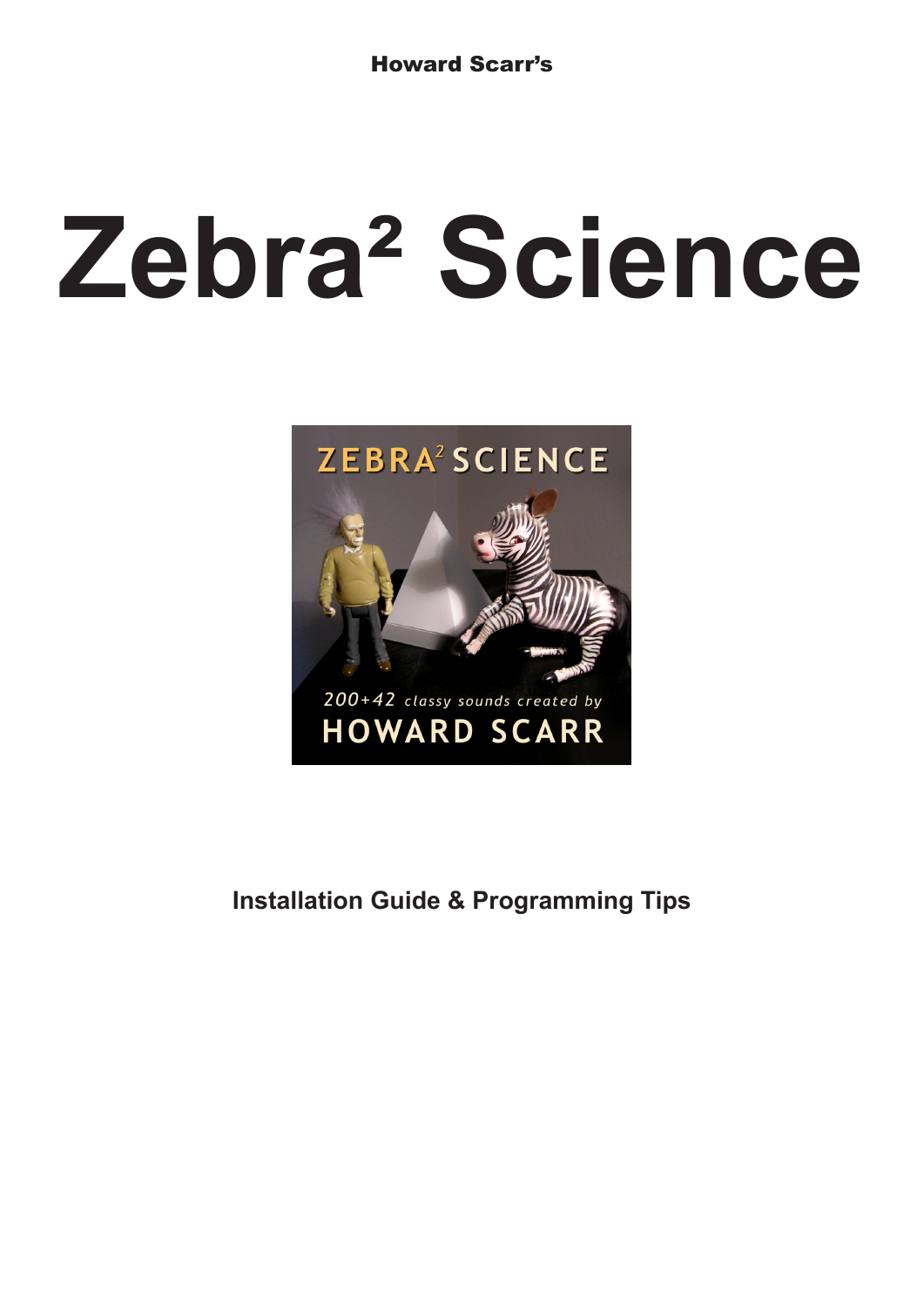# **Content**

| <b>Installation</b>                                     | 3                |
|---------------------------------------------------------|------------------|
| <b>20 Programming Tips and Tricks</b>                   | $\boldsymbol{4}$ |
| Pulse Width Modulation (PWM)                            | $\overline{4}$   |
| Copying wavesets                                        | 4                |
| Copying complete oscillators                            | 4                |
| Detuned Oscillators and KeyScale                        | $\overline{4}$   |
| Polyphonic phasing                                      | 5                |
| <b>Reverb Predelay</b>                                  | 5                |
| <b>Organ Percussion</b>                                 | 5                |
| Go easy on your CPU                                     | 6                |
| More lefthand control                                   | 6                |
| Modulation mixers can                                   | 6                |
| Dedicated knobs or modulation matrix?                   | $\overline{7}$   |
| Random notes, random cutoff etc                         | $\overline{7}$   |
| Add subtle random elements                              | 7                |
| <b>Emulating Tape delay</b>                             | $\overline{7}$   |
| Experiment with multiple oscillator FX                  | $\overline{7}$   |
| Using the EQ module is not cheating                     | 7                |
| Formant shaping                                         | $\overline{7}$   |
| Manipulating reverb or other effects via multiple buses | 8                |
| Sustain can be modulated in realtime                    | 8                |
| Lower cutoff                                            | 8                |

"If you like Howard's new presets, or the Zebra2 sounds he programmed for Batman - The Dark Knight (opening July 2008), you'll love his latest Zebra Science sound set. Chock full of wierd and wonderful (but eminently playable) instruments, plus a bunch of fine analog emulations - string machines, warm pads, classic leads and basses. Several of these patches make use of the X/Y pads for an unlimited supply of variations.

As well as the 242 sounds, Zebra Science also includes 48 oscillator templates and 35 envelope (MSEG) templates, plus a few tips and tricks to help you make the most of Zebra2.

Enjoy!"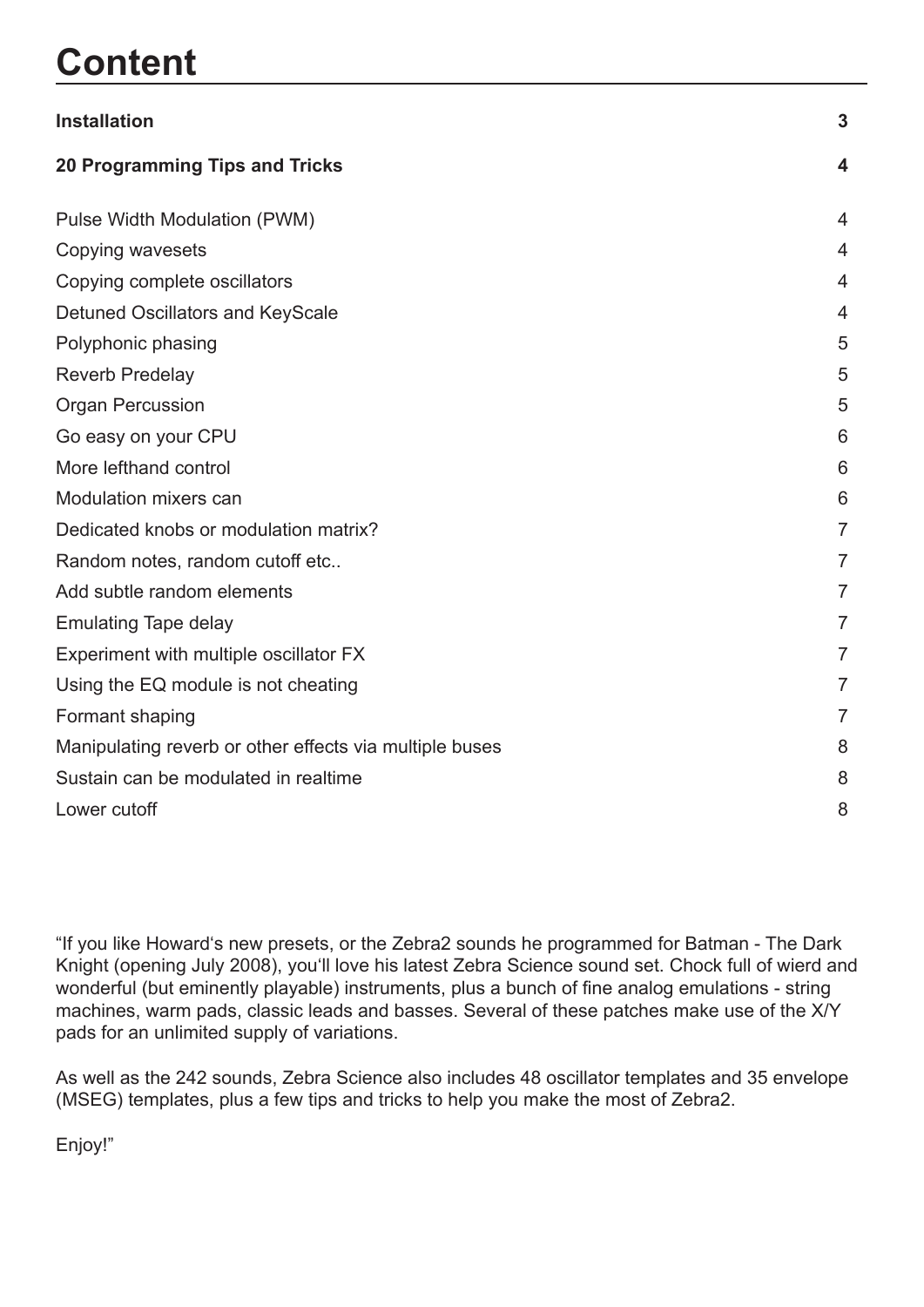# <span id="page-2-0"></span>**Installation**

If you can read this, you have already unzipped the archive that contains this document. Next to this document are 3 directories with the contents of the Zebra² Science patch library:

*MSEG* - contains MSEG templates *OSC* - contains Oscillator templates *Zebra Science* - contains the Zebra Science patch library

**Note: The patches are organized in the same folder structure as the factory presets. When you copy the presets, make sure you do not overwrite the factory library. You can however if you choose to do so merge both libraries!**

On **MacOS X**, simply copy the contents of these folders to these locations:

*MSEG*: MacHD/Library/Application Support/u-he/Zebra2/Modules/MSEG/

*OSC*: MacHD/Library/Application Support/u-he/Zebra2/Modules/Oscillator/

*Zebra Science*: MacHD/Library/Audio/Presets/u-he/Zebra2/Zebra Science

On **Windows**, copy the contents of these folders to the following locations:

*MSEG*: C:\Program Files\u-he\Zebra2\Modules\MSEG\

**OSC:** C:\Program Files\u-he\Zebra2\Modules\Oscillator\

*Zebra Science*: C:\Program Files\u-he\Presets\Zebra2\Zebra Science

**Note: Some people have these files in a directory called "Zebra2.data", i.e. for running Zebra2 on Receptor hardware, or to have everything located within the Vstplugins directory. In this case all files have to be copied to the corresponding location within Zebra2.data**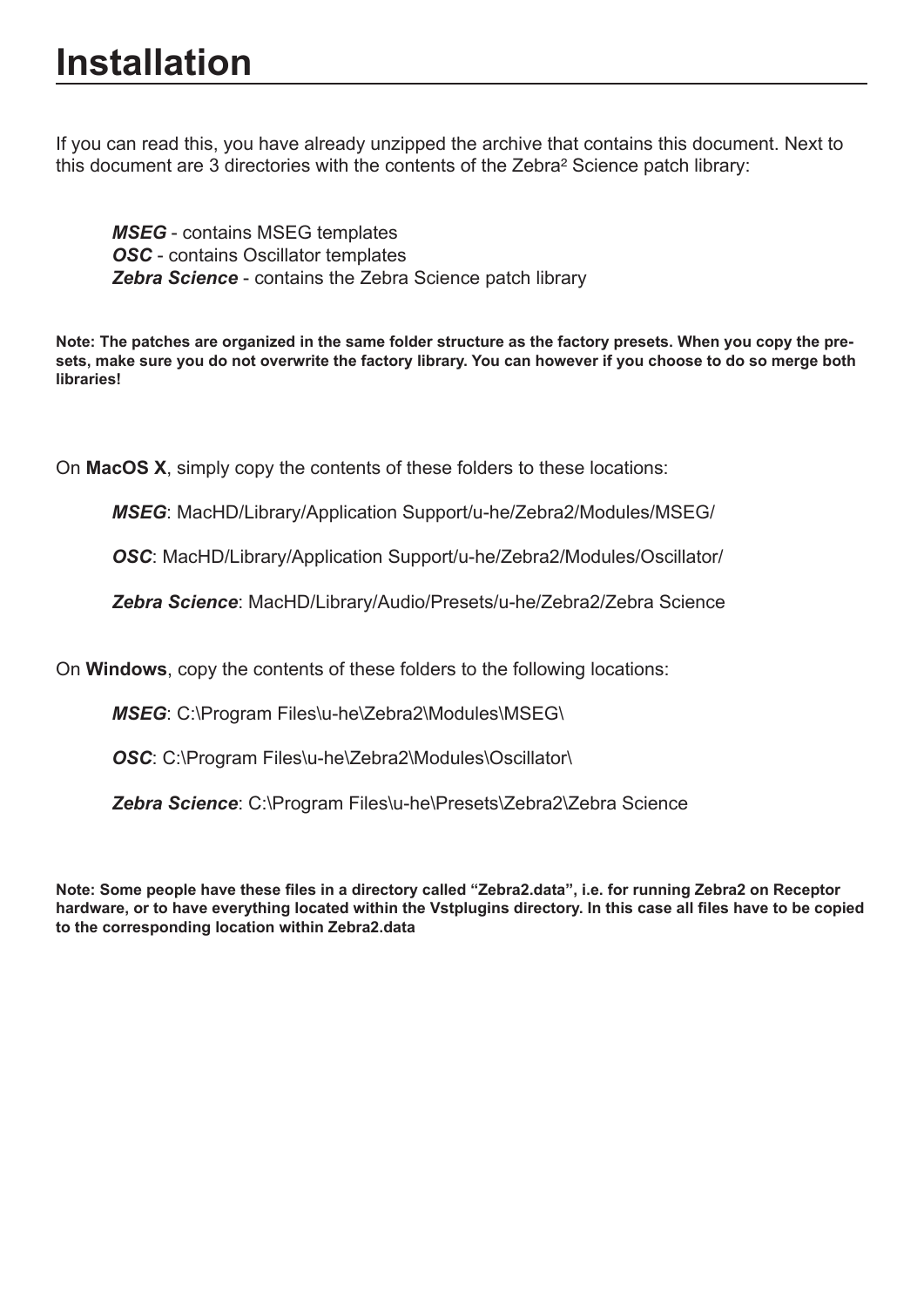# <span id="page-3-0"></span>**20 Programming Tips and Tricks**

Howard Scarr 2007

If you have any questions, feel free to ask them in u-he's forum: www.kvraudio.com/forum (scroll down a few pages and select u-he)

# **Pulse Width Modulation (PWM)**

The easiest way to achieve this classic effect is to go into an oscillator's Phase tab, switch INV (invert) on, adjust the Phase parameter and modulate it with e.g. an LFO. For a ready-made example, open the oscillator library and select PWM thru 25.

Another method is to modulate a waveset consisting of narrowing pulse waves. Although this method requires more effort and may require setting the oscillator Resolution higher (more CPUintensive – see More OSC tabs) for smooth morphing, the oscillator template Pulse Table has the advantage that the highest waves in the table become so "thin" as to disappear entirely – great for rhythmic effects.

# **Copying wavesets**

You may have set up an oscillator (e.g. OSC 1) with complex Mix, FX and Phase parameters, and suddenly decide to exchange the waveset (and nothing but the waveset) for something else. You can use the context menu of the oscillator for this - let's take a look in there: Open a More OSC tab, right-click in the window and look at the available functions. The bottom one reads Copy Waveset. Once a waveset is copied , Paste Waveset will also appear.

There are two possible scenarios: If the waveset you want is in the oscillator library (click on the left of the oscillator's central bar to see this), create a temporary new oscillator e.g. OSC 4 anywhere in the grid (click anywhere), load the required template from the library, then copy/paste the waveset from OSC 4 to OSC 1. Finally, delete OSC 4. If the waveset you want is only available from another sound, save the current one, load that other sound and copy the waveset. Reload your new patch and paste it in.

#### **Copying complete oscillators**

To include all parameters in an oscillator, simply save it in the oscillator library. If you only want to use the same settings in a second oscillator, save it under the name "…" (three full stops – this is the default name) to avoid cluttering up the library with temporary files. Right-click on the left of the oscillator's central bar and confirm save oscillator settings. Then create / select your second oscillator and choose "…" from the library.

#### **Detuned Oscillators and KeyScale**

Sounds in which (for instance) two oscillators are detuned against each other often beat too quickly when you play high notes. To tame this effect, you need to adjust the key-tracking of the detuned oscillator. Note that KeyScale, key-tracking and key-follow all mean the same thing.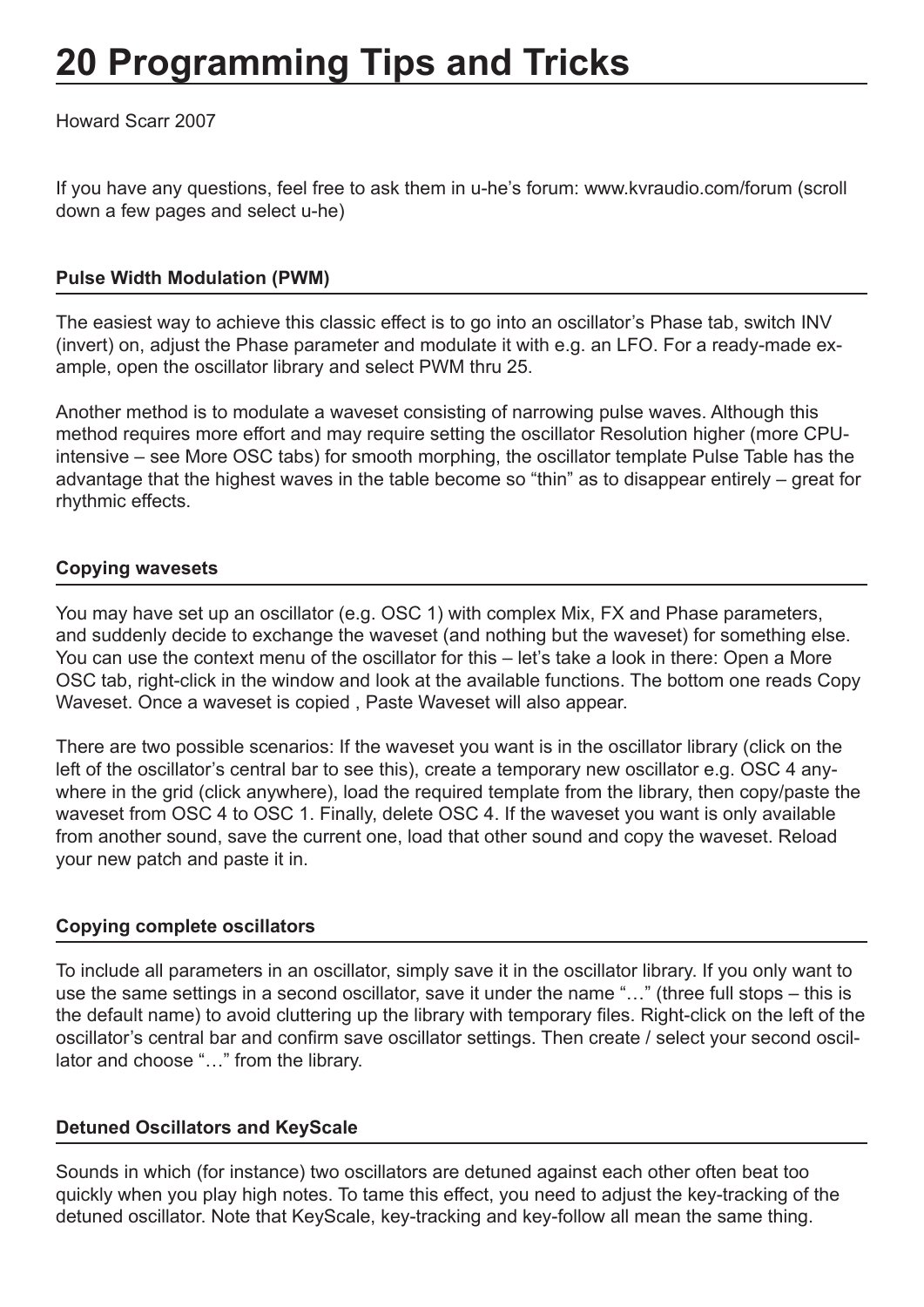<span id="page-4-0"></span>While we're at it, here's a little experiment to find Zebra's breakpoint i.e. the note around which key-tracking is (always) applied: Load HS INIT and add an oscillator (OSC2) below the first one. Open OSC2's Phase tab and turn the KeyScale parameter up to maximum (200%). Play some notes on your keyboard. You should find that one particular E is in perfect unison. That's Zebra's fixed breakpoint – keytracking always pivots around this note.

Double-click on the KeyScale knob to change it back to 100%. Turn oscillator 2 Detune up to 20.00 and, while playing a high note, reduce oscillator 2 KeyScale slightly (use SHIFT). To my ears, 99.55 sounds about right. A hold/sustain pedal can be very useful while making fine adjustments!

You can use a similar method for Dual and Quad mode oscillators. Delete OSC2, open the Mix tab in oscillator 1 and change single to dual or quad. Turn up Detune to a pleasant value when playing mid-range notes. In the ModMatrix, set the top destination to Oscillator1 / Detune and the modulator to KeyFol. Adjust the modulation amount (negative) such that high notes don't warble too much.

# **Polyphonic phasing**

Try this: Load HS INIT, right-click on the empty box below OSC1 and select VCF1 from the list. In VCF1, change the mode to AP Phaser 8. Play a chord while moving the Cutoff knob. Hmmm – doesn't sound much like a classic phaser stomp-box. Take the Resonance up to 50 or higher and try again. That's more like it, but sometimes you don't want so much resonance. Turn the Resonance knob back down again. Now grab the VCF1 icon and move it one box to the right. Rightclick on the icon and select Input 1 from the list so that OSC1 is connected to VCF1. Zebra now has two signals in parallel: Column 1 is just the oscillator, column 2 is the filtered oscillator. Play a chord and move the Cutoff knob again… aha! Of course you should also try higher Resonance and/or modulating cutoff via e.g. an LFO.

# **Reverb Predelay**

Just because the Reverb module doen't have a built-in "predelay" parameter doesn't mean you can't do it. Load HS INIT, go to the Envelope1 module and take Sustain to minimum for more of a plucked sound. Might as well make the sound a little more interesting using an oscillator effect: Open the oscillator's FX tab, click on the label below FX1 and select Filter from the list. Click on the knob to the right of the Value knob and select Env1 from the list. Click on the same knob and take it up to about 60. Adjust the Value knob to taste.

Now to the Reverb with pre-delay. Open the Global FX tab (if necessary), click on the uppermost central cell and select Delay1. Take the Feedb and X-back parameters to minimum and Mix to maximum. Take both Send1 and Return1 to maximum, and play a note. You should now hear a single delay. Click below Delay1 and select Rev1 (reverb). Take the Dry knob down to minimum (or thereabouts), click on the Delay1 icon and select faster delays: Set both Sync1 and Sync2 to 1/16. Change Ratio1 slightly (e.g. 110.00) to smear the delay and change to tonal quality of the reverb (phase cancellation effects!). Click on the Rev1 icon and adjust all the reverb parameters to taste.

# **Organ Percussion**

An important signature of classic electric organs is the so-called percussion register – a rapidly decaying stab of higher harmonics sent through a single, non-retriggering envelope. Load the preset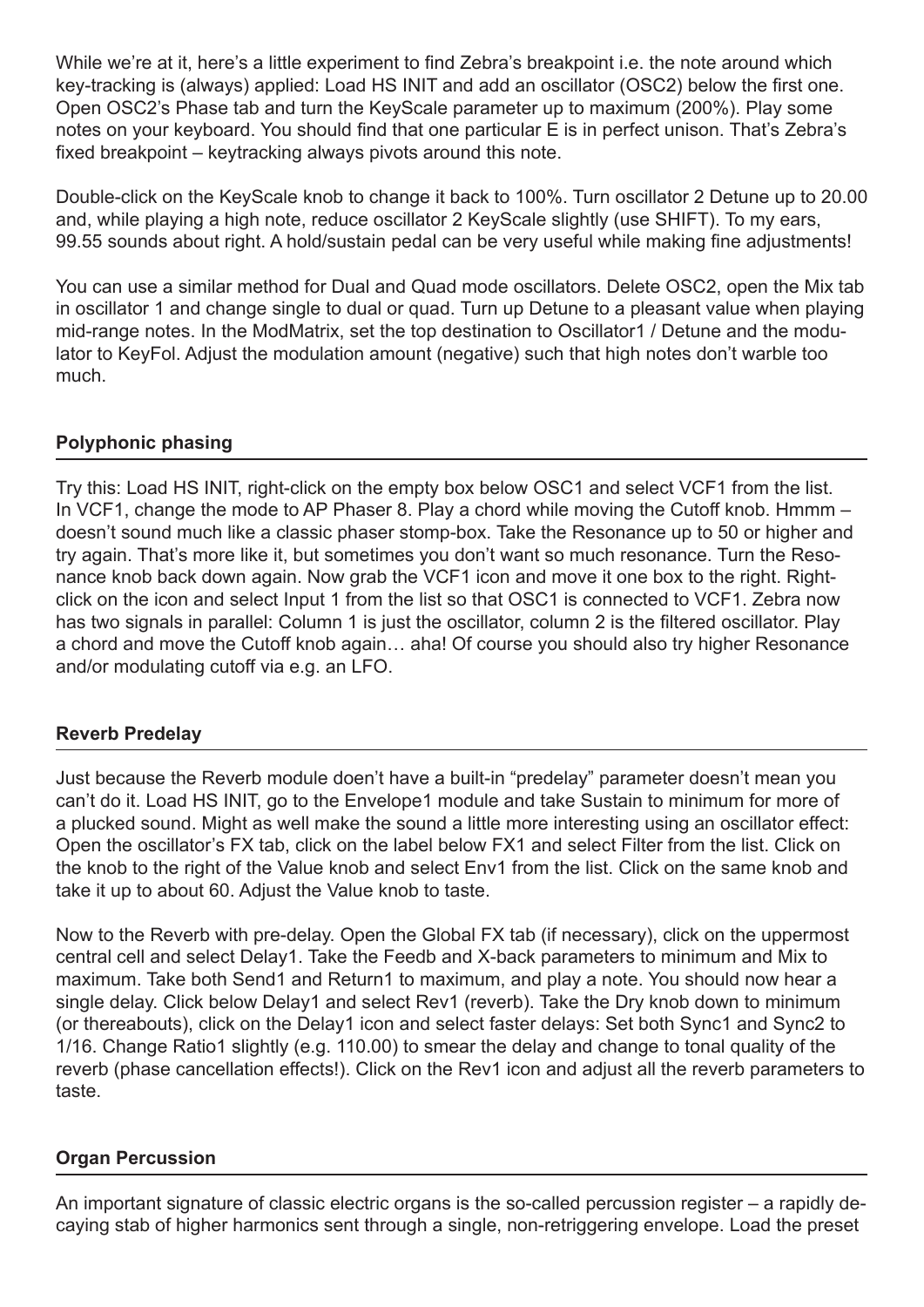<span id="page-5-0"></span>HS 16 Perc and take a look in the Mix tab of oscillator 2: Volume (nominally zero) is modulated by MSEG1 – so open the MultiStageEG tab, select MSEG1 and take a look at the settings. TimeUnit is in Seconds so that the BPM of the host application makes no difference to the envelope's length. The Trigger mode is Single, which ensures that the envelope doesn't retrigger whenever an additional note is played. Try changing the mode to Mono to see what difference that makes.

Before leaving this patch behind, look in the ModMatrix and work out for yourself what MSEG1 is doing in there. It might help to mute lanes 1, 3 and 4 in the grid – click on the little grey squares immediately below each lane (so they turn red).

# **Go easy on your CPU**

by using as few CPU-intensive devices (e.g. XMFs, high-Resolution and/or Quad mode oscillators) as necessary. In fact you should use as few modules as necessary. Remember that you can make some very interesting sounds just with one oscillator and a few global effects. There are plenty of examples in the presets.

If you find that certain patches hog your CPU too much, try editing them. For instance, although HS Aquabats is only a dual mode oscillator and little else, the oscillator's Resolution is set to maximum – which always hogs CPU. Open the MoreOSC1 tab and double-click on the Resolution knob to set the default value of 5.00. If you don't hear enough difference to merit using the original, higher resolution version, save the edited patch in your own folder (if you haven't created one already, right-click in the browser). Call it "Frugal Aquabats".

#### **More lefthand control**

Your MIDI keyboard is likely to include a so-called pitchbender, but this centrally-sprung control can be used for anything you assign it to. Load the patch called Jeanne d'Arc II and try it out. Pulling the pitchbender towards you closes the filter, while pushing bends the overall pitch up a semitone. A peek in the Global/FX tab (pitchbend down is set to 0) and at the filter (VCF1 cutoff is modulated by PitchW) explains how it's done.

#### **Modulation mixers can**

solve seemingly impossible modulation problems. Note that most of the simpler ones are quite easily solved by using Via in the ModMatrix.

Here's a real-life example for gigging musicians (perhaps you own a Muse Receptor or two). Scenario: You need a lead sound with control over vibrato depth via modulation wheel OR aftertouch (i.e. while your left hand is playing chords on another keyboard). You don't want modulation wheel PLUS aftertouch – they need to stay out of each other's way.

Solution: Load HS INIT, take OSC1 Vibrato to maximum and LFO1 Amp to minimum. Open the ModMatrix, click on the first Modulator knob and select MMix1. Click on the same knob and take the value up to maximum. Click on the Target field and select Lfo1 / Amplitude. In ModMixer1 (which has magically appeared), change the mode to fade1/2 by 3xC – which means use slot 3 to fade between slots 1 and 2. Set slot 1 to ATouch, and both the other slots to ModWhl. Turn Constant to maximum and try it out. Yes, I know it's a boring sound, but that's not the point of the exercise!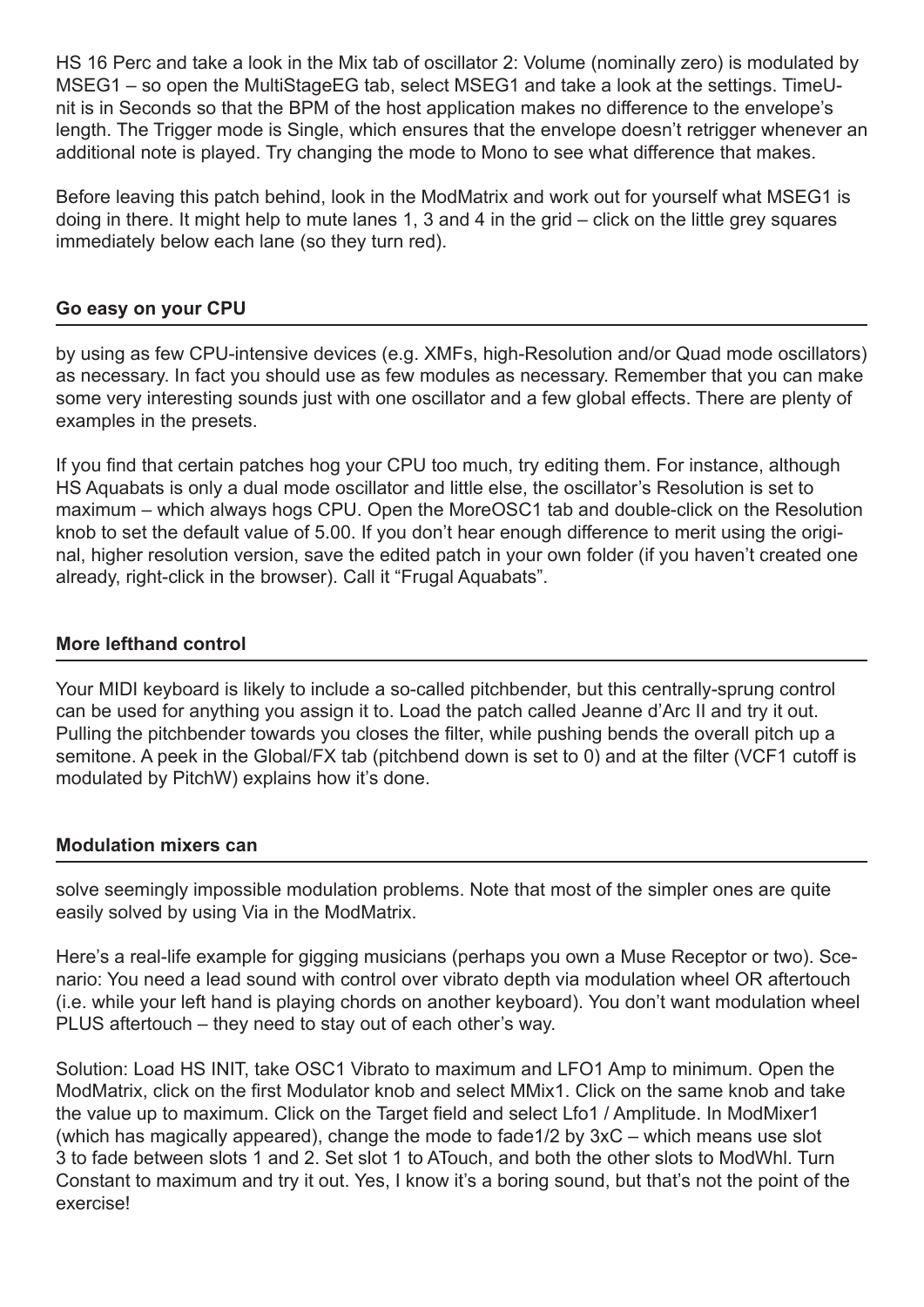<span id="page-6-0"></span>How it works: The more mod wheel (slot 3) you apply, the less aftertouch (slot 1) will be in the mixer's output, because it is faded out while mod wheel (slot 2) is faded in.

# **Dedicated knobs or modulation matrix?**

For smoothest / fastest modulation, use the dedicated knobs in the modules in preference to the mod matrix. On the other hand, whenever you need to apply extreme modulation, use the mod matrix instead (because of its wider range).

#### **Random notes, random cutoff etc..**

LFOs can be used as a static (per note) random sources. Load HS INIT, click on the knob between Tune and Detune in the oscillator and select Lfo1 from the list. Click on the same knob and set it to 12.00. In the LFO1 module, change the mode to rand hold, the sync to 8/1 and Restart to gate. Play your keyboard.

### **Add subtle random elements**

Science's MSEG library contains three Wobbulator templates for this purpose. Wobbulator 3 is mainly for modulating pitches, as it adds little positive offset. Of yourse you can use LFOs set to rand glide mode, but you might need them for other jobs. There is also the Turbulence oscillator effect, which reacts very interestingly to lower Resolution settings, by the way.

# **Emulating Tape delay**

Modulate one or two of the Ratio values from a random, monophonic source (e.g. a global LFO set to Random Glide or one of the Wobbulator templates from the MSEG library – or both). Also adjust the Lowpass and Highpass filters in the delay module to simulate regeneration losses.

#### **Experiment with multiple oscillator FX**

This can deliver very surprising results. Listen to Cymple Sample or the strange attack of Toy Piano in the preset oscillator library, or Rolling Thunder in the Science oscillator library, and look at the effects involved. Note that the output of FX1 is routed to FX2 – the same two effects can sound quite different if their positions are swapped around.

#### **Using the EQ module is not cheating**

It is there to be used. Would you like a multiple filter with independent cutoff modulation? Use an EQ module.

#### **Formant shaping**

LP Formant isn't the only filter mode you should try when looking for strange formants – AP Phaser 8 with high resonance does a pretty good job as well. Note that when it is used as a global effect, the knob labelled Drive is actually the Split parameter.